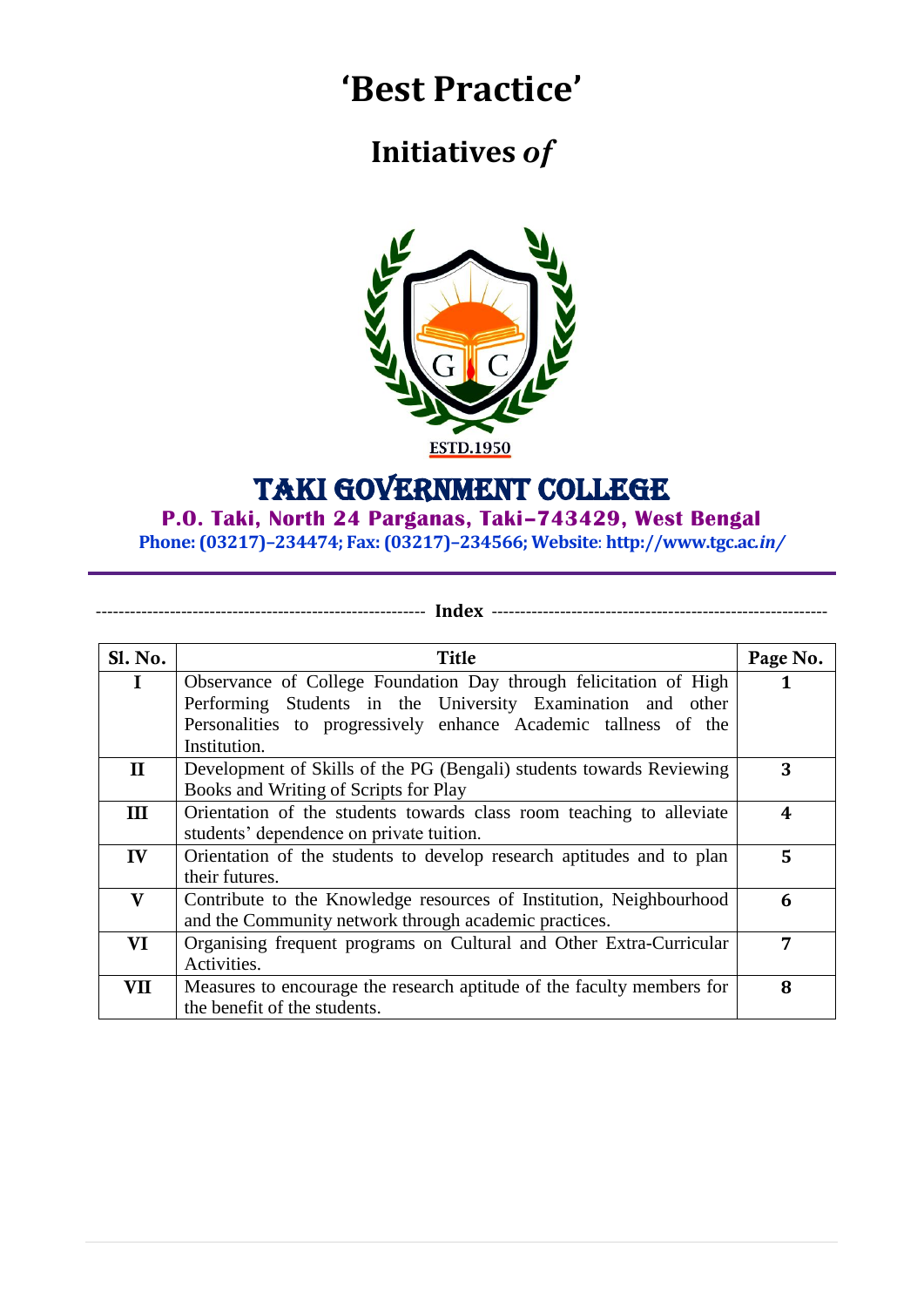- **1. Title of the Practice:** Observance of College Foundation Day through felicitation of High Performing Students in the University Examination and other Personalities to progressively enhance Academic tallness of the Institution.
- **2. Objectives of the practice:** Primarily to inspire the students of the College to perform at their best in the University examinations and thus to inculcate a healthy competition amongst the students so that they strive to enhance their academic capabilities and thus perform progressively better in the prospective timeline to acquire the highest-performing student status in their respective departments. Further, the acknowledgement of students' high performance by the College would play as incentive-boost to motivate them to work hard for yielding their best. The objective, behind felicitating the Eminent Alumnus of the Year chosen by the Alumni Association, is to spread the urging encouragement so that the Alumni Association becomes ever bigger with inclusions of new active members and its attachment with the Academic and Development activities of the College becomes progressively stronger.
- **3. The context:** In the educational Institutions having the stature of University, every year, successful and high performances of the passing-out students at various strata are acknowledged by giving them Certificates and added incentives in the form of Medals, Prizes, Endowment Scholarships and such other impetus in the yearly Convocation-assemblage. The Degree Colleges, though educational Institutions, do not have the privilege or the scope of organising such stipulated assemblage termed "Convocation". However, we, the stakeholders of Taki Government College have felt the need and significance of providing acknowledging impetus to the successful students to enhance their motivation for pursuit of academics. Thus we decided to celebrate the Foundation Day of the College collectively through organization of the "Assemblage" of stakeholders and felicitate the successful & High-performing Students by giving Prizes, Mementos and Certificates from the College. Felicitation of the Eminent Alumnus of the Year is being introduced with the view to enhance association of the allied stakeholders group with the developmental activities of the College.
- **4. The Practice:** The Taki Government College had come to existence in the post independence era with the date of its foundation falling on  $15<sup>th</sup>$  September 1950. Since establishment, the College has traversed a long way accumulating optimistic ingredients in its stature to arrive at its present state of where it eyes to scale ever newer heights in terms of imparting inclusive education to the students coming from varied socio-economic strata and be instrumental for their upliftment. More than half of the students" conglomerate are first generation learners and need added encouragement, inspiration and attention to come up to at-par level with others. Under such motivational background, the Taki Government College started observance of Foundation Day since the year 2017 as a means to inspire and enlighten its main stakeholders the students of the College. The Foundation Day is being observed every year on the **15th September** by acknowledging academic high performance of Students of the College in the University Examination in the same year through their felicitation in line similar to the convocation-assemblage practice in the Universities. High performing Students are felicitated with mementoes, Books and Certificates on the day. From 2019 an extra avenue is added by start of felicitating the "Best Alumnus of the Year" chosen by the Alumni Association of the College. The whole program is graced by eminent personalities which offers extra steer to the students for their academic pursuits. Cultural performances by students, teachers, support staffs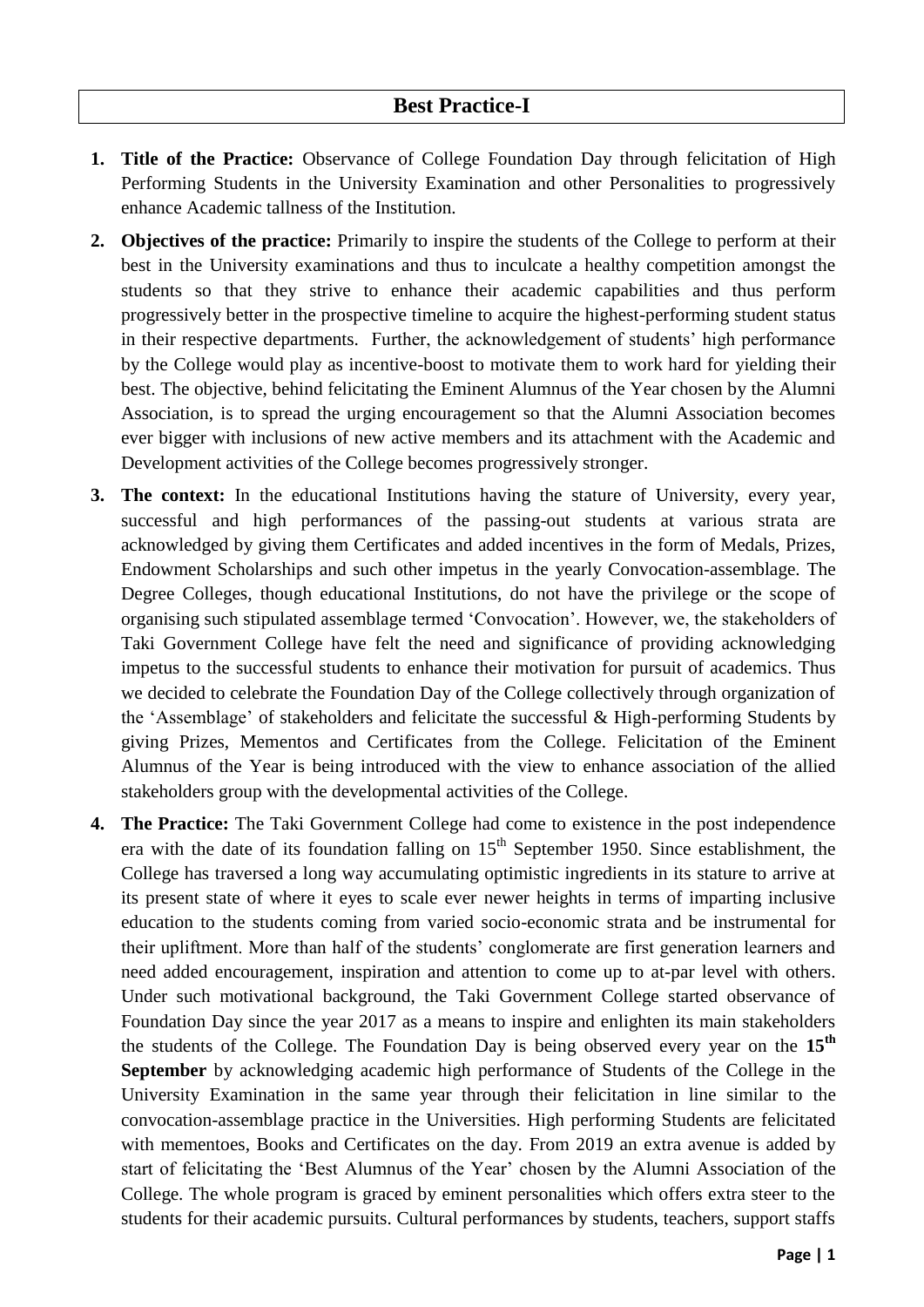and other stakeholders is an integral part of the program which nourishes talents of the students in performing-arts and also enhances stakeholders" bonding adding more and more to the collective might of the institution.

- **5. Evidence of success:** There are apparently visible marks of success of the best practice "Foundation Day celebration" in the College. The observance of Foundation Day has been a continual encouragement to the students in regards of their educational chase and creates lasting impression in terms of their career building. Immediately after the happening of the felicitation-celebration students talks about the same for the next 6-7 months and thus gather motivation for doing ever better in their university examinations too. And then 5-6 months before the next Foundation Day, students again discuss about who could be the highest marks getter in the next final University exam and thus every individual students remain charged with the sensation of being felicitated in the coming Foundation Day celebration. Students also remain sensitised throughout the year in preparing themselves for descend of the next Foundation Day Programs. Parents and guardians of the students largely attend the Foundation Day programs and they feed inspiration to their wards for registering best of their performance. The Alumni are feeling rejuvenated bonding to the college and exhibiting more and more willingness to renew and enhance their attachment to the institution which in turn is working as boost to the student community. The fact that the Foundation Day celebration is becoming more of a talking-point, in the College and in the adjoining societal abundance with the passing of each year"s organization of the program, is the obvious and strong evidence of success of the best practice "Foundation Day Celebration".
- **6. Problems Encountered:** Apparently there have been no identifiable potential problems faced by the College in its endeavour of organizing the programs of Foundation Day celebration. However, there are certain predicaments, that are, to the best of perception, inherent to organization of such programs. Matching the time schedule of eminent personalities invited to grace the occasion sometimes become daunting task. Accumulating every possible logistic support exhaustively which are all essential for successful organization of the event poses considerable hardships. In fact, championing the total program in scheduled coherent sequence does really become a challenging task. However, he spontaneous and whole hearted participation of all the stakeholders, specially the Alumni, Parents, Guardians provide enough help to alleviate the mentioned small scale predicaments and the ease of organizing the program is getting enhanced in every year.
- **7. Resources required:** The resources that are required for organization of the Foundation Day Celebration are two folds, financial and logistic support. The finances required for procuring or preparing mementoes, books, certificates, invitation cards, uttariyos, file-folders, bags and other allied stationeries are primarily borne by the Principal Dr. Biplab Chattopadhyay personally with part contribution from a small fraction of teaching staffs. The logistic support is entirely financed by the General Secretary of the Alumni Association Somenath Mukherjee personally who is also the present Chairman of the Taki Municipality, and the big auditorium hall of Municipality is also provided for the program. Thus the resources required for the best practice "Foundation Day celebration" are being arranged from personal contribution of people attached closely with the institution by one way or the other.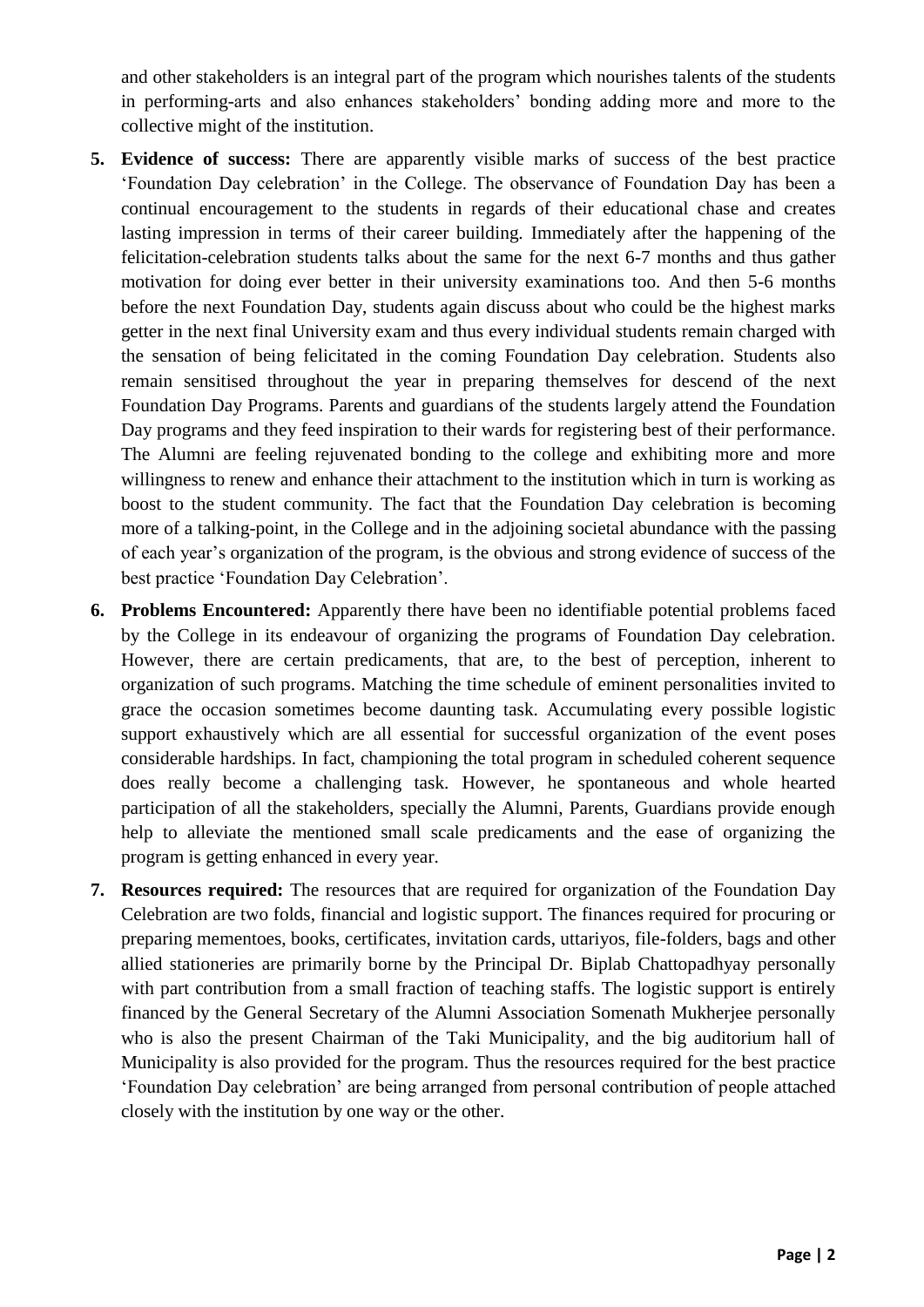- **1. Title of the Practice**: Development of Skills of the PG (Bengali) students towards Reviewing Books and Writing of Scripts for Play.
- **2. Objective of the Practice**: Most of the students of Taki Government College are from remote rural areas of North 24 Parganas, where they have little scope to be exposed to the ongoing stateof-the-art Cultural Activities, which mainly take place in the State Capital or Urban areas. By incorporating such activities in the syllabus of the Bengali at the Post Graduate Level, the institute tries to enhance the aesthetic skill of the students as well as to provide an opportunity for the students to make a future endeavour in these arena to enrich the already rich heritage of Bengali as well as Indian Culture.
- **3. The Context**: The students of the Taki Government College mostly have rural background and have little scopes to nourish and flourish their creative potentials. In such contexts, Taki Government College, having autonomous status in terms of Postgraduate courses, has incorporated two special papers in Bengali where students are to review books, interact with eminent writers, playwrights, litterateur and thereby prepare/construct play-scripts from given texts.
- **4. The Practice:** The Post Graduate Course in Bengali (4<sup>th</sup> Semester) has two special papers: Kathasahitya (Fiction) [4.2/1] and Natak (Drama) [4.2/2].

i) *For Kathasahitya special paper* the students are required to prepare two projects. In one of these two projects students have to write a "book review" on a recent publication of a Bengali novel/short stories collection along witha critical evaluation of the creative life and works of an eminent Bengali fiction writer. In the other project, they have to critically assess a contemporary Bengali Fiction Writer after interacting with him/her. The institute takes all initiatives to organize this interactive session a success.

ii) *For Natok Special paper* which is titled 'from text to script writing' and 'and criticism of performed plays', eminent drama groups are invited every year who stage a play and conduct a drama workshop. The focus is on teaching the students the skill of script writing from a given text. They are also taught the techniques of staging a play and the comprehensive knowledge is imparted about the use of lights, costumes, props and theatre choreography.

- **5. Evidence of Success**: To a college like Taki Govt College, located in a remote area away from the city and teaching underprivileged students from marginal groups the above mentioned career oriented courses offering a variety of functional skills to the students . This is the Exclusiveness of our course and the logic behind including it is the best practices of our college. The students are trained in basic journalistic skills, the art of script writing -they can be engaged as script writers by theatre groups, cinema or tele-serials . This would definitely not preclude their opportunities of emerging as literary critics of the future,the basic skills they acquire from this course.
- **6. Problems Encountered**: There are certain problems in terms of organizing the best practice, that are: (a) The location of the College is far away from the City Capital, for which it is difficult to get willing resource persons. (b) Unavailability of a fully-equipped Auditorium poses hardship for such activities.
- **7. Resources required:** The resources which are essential requirement for smooth and hasslefree organization of the best practice are: (a) The College needs own vehicle for transportation of invitees. (b) The college needs funds to set up a large auditorium and (c) The College needs more funds to organize such programs in enhanced frequency annually.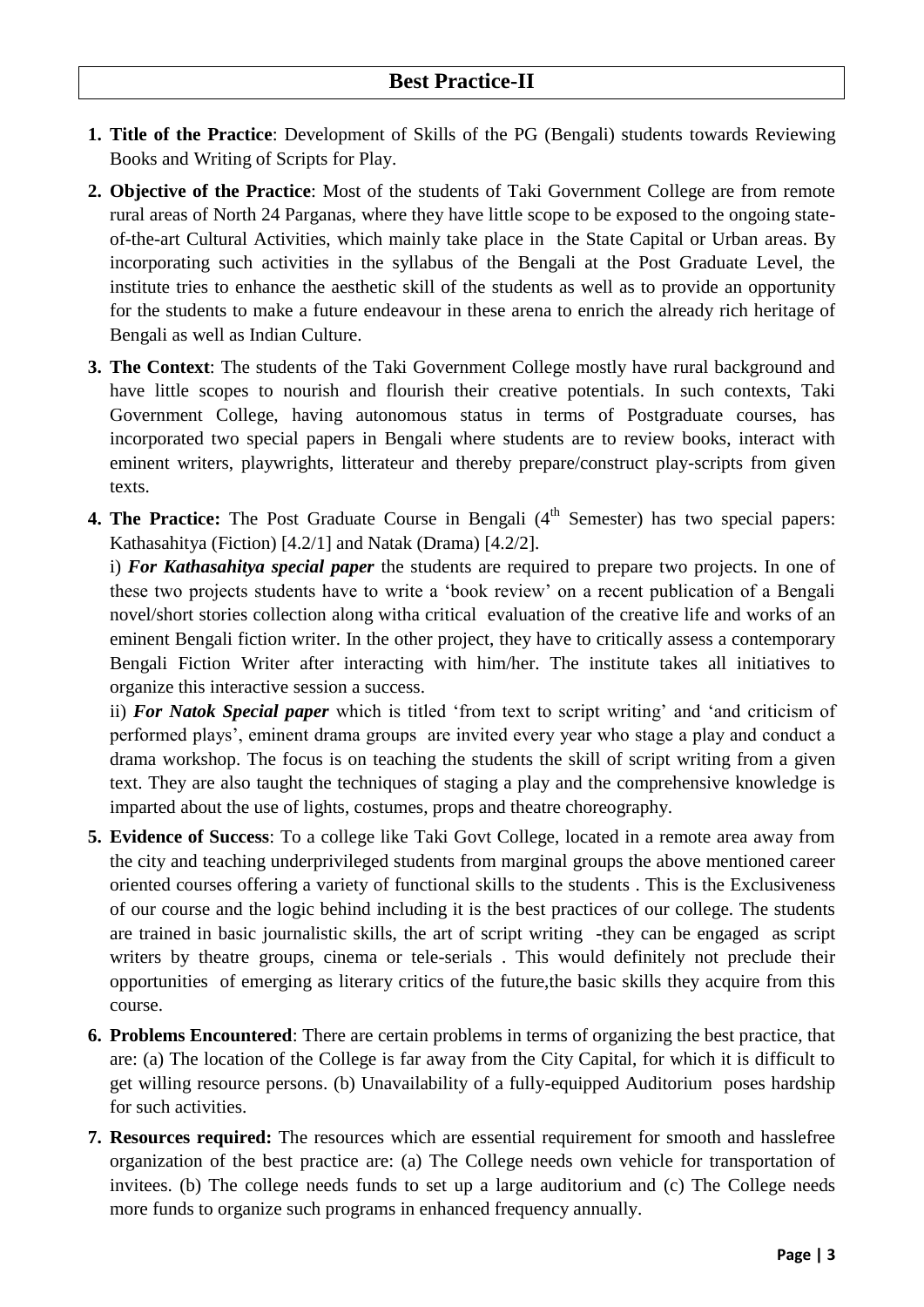- **1. Title of the Practice:** Orientation of the students towards class room teaching to alleviate students" dependence on private tuition.
- **2. Objectives of the practice:** Quality teaching has become an issue of prominence as the landscape of higher education has been facing continuous changes. The Governments, the students and their families, the employers, the funds providers are increasingly demanding value for their invested money and crave for progressively higher efficiency through the teaching process and the same is achievable through rigorous practice of effective and efficient class room teaching.
- **3. The context:** Taki Government College is a pioneering educational institute in the adjoining rural area in the North 24 Parganas district. Most of its student aspirants are coming from the economically weaker and socially backward communities of the society including those of minorities. Because of the associated subnormal background, these students feel a kind of psychological dependence on private tuition stemming from gross conventional attitude. But the economical backgrounds of these students make it hard for them to afford funds for private tuition. Under the circumstances, the college takes initiative to make the students aware about the potential of class-room learning and strives to provide quality education to such first and/or second generation student learners through quality class room teaching of rigour.
- **4. The Practice:** The College has been trying to address the issue by its efforts in all probable avenues with the ultimate goal of establishing the potential and significance of Class Room Teaching. In one way, the college faculty members tries to initiate leisure hour interaction with their respective set of students to always preach about the sufficiency of class room teachingand-learning which may be termed as step-1 towards the mentioned Orientation. Secondly, the faculty members, while imparting class room teaching, always emphasize the need of understanding the subject matter first and then readying to do fairly well in the final exams to be passed. Next, the College departments introduce tutorial classes to substantiate the exampreparation need of the students and thus systematically eliminate students" dependence on home-coaching or private tuition. Lastly, in strategic manner, the College is putting extra efforts to make the class room teaching ever more interesting by infusing the use of state-of-the-art technological gadgets and analogous appliances for daily class room teaching. In the associated endeavour, College has been installing need-based audio systems both portable and fixed for better communication. College is also adopting more to the use of ICT (Information and Communication Technologies) ingredients in class room teaching which enables presenting the subject matter in realistic and easy-to-understand form. College remains always alert for constant upgradation of the central Library, for arranging Seminars and Special Lectures for students and for organising lectures of invited speakers of academic repute. College also encourages arranging Inter-departmental class exchange by faculties to provide deeper understanding as well as generating natural interest of students in the subject matter. The College has also made the 75% class attendance by the students mandatory and students, while taking admission, furnish undertaking in this respect. And, in all these ways the College is rolling constantly to eradicate the vice of private tuition dependence of its student aspirants.
- **5.** Evidence of success: In clear signature of accumulating success in terms of College's efforts to alleviate the vice of Private Tuition, it is observed that the number of students' attendance in the classes of all the subjects' departments has been in rise, although in slow pace, but in steady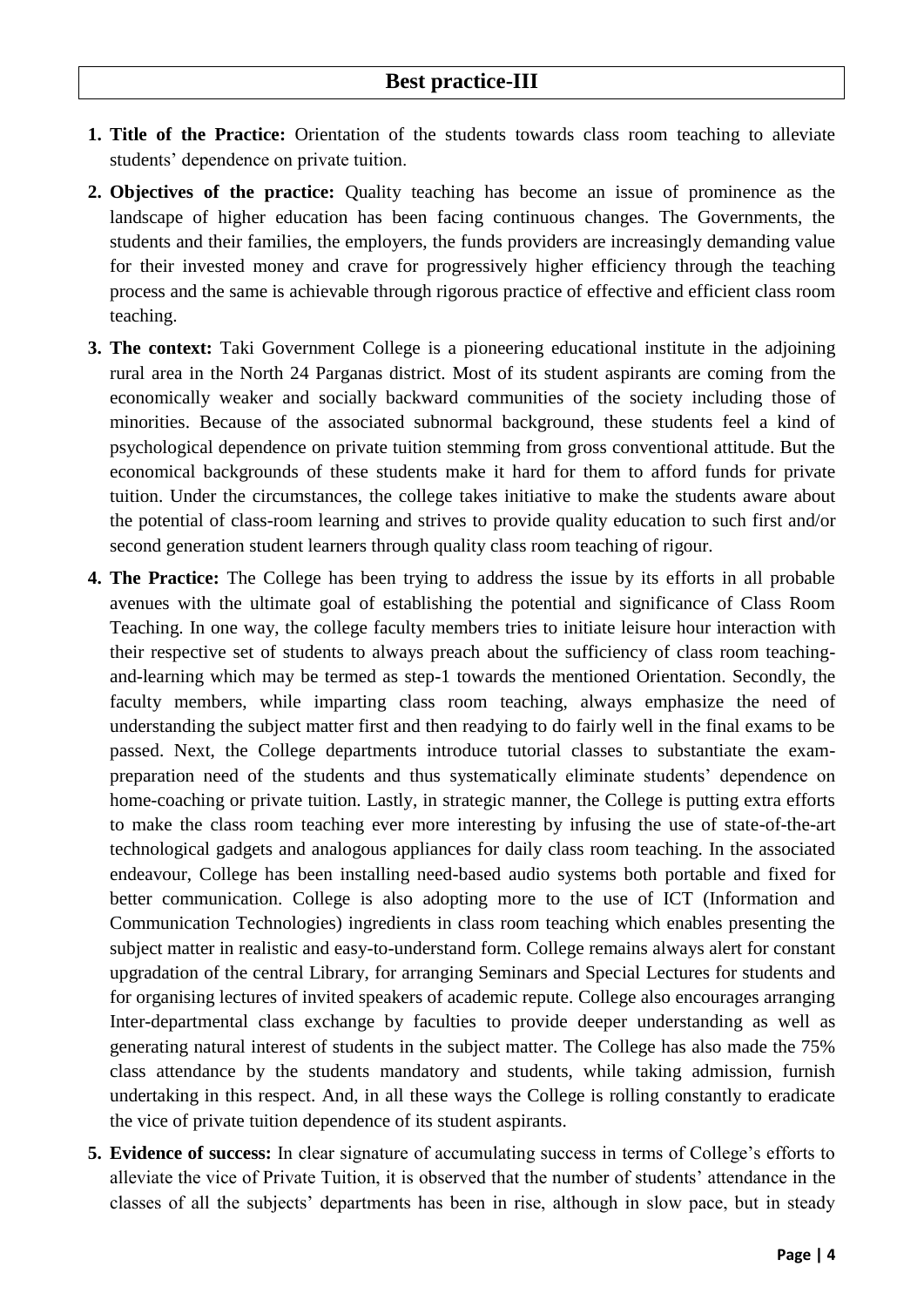stream. Teachers of the college who are directly involved in class room teaching, have got a strong feeling that the students are becoming more and more interested in class room teaching and their dependence along with their confidence on class room teaching is getting enhanced with the passing of every eventful class-room teaching day. The fact that the students are getting ever improved interest in their subject matter through class room teaching become evident by their massive participation in the Seminar lectures delivered by internal or invited outside lecturers. The students in more number are acquiring knowledge and understanding he subject easily and properly through class room teaching is apparent by their taking additional interest in advanced learning and by their remarkably good performances in the University examination.

- **6. Problems Encountered:** Problems encountered by the College"s endeavour towards maintaining class-room teaching in excellent stead are attributed to various minor level shortages in terms of infrastructure and resources available in the College. There remains a moderate level Shortage of class-room space and there exists shortages of e-class rooms too. The place Taki is far from the state-capitol Kolkata adding to transport predicaments and thus this College students are partly deprived of the academic sensation of the capital city Kolkata. Further, there are shortage of Teaching a Support staff members and dearth of Hostel accommodation space, which add to the problem-list and hinder a bit College"s effort in championing the mentioned best-practice.
- **7. Resources required:** The College needs more funding to enhance abundance of all essential facilities for class-room-teaching to run smoothly and also to set up a large auditorium, a centralized Computer Centre and to make Compulsory the Computer Literacy Programme for all the students.

#### **Best Practice-IV**

- **1. Title of the practice:** Orientation of the students to develop research aptitudes and to plan their futures.
- **2. Objectives of the practice:** Most of the students of Taki Government College come from rural belt where agriculture is the main occupation. They mostly belong to the under privileged marginalized families. Many of them have to engage themselves for family earning along with their elders. Class room based conventional education would not be enough to meet their aspirations. Some innovative approach is essential not only to attract them also to enlighten them with new vision and future outlook. The students expect not only conventional curricular education, career counseling as well.
- **3. The Context:** Research and developmental activities or any sort of project work or seminars is a way by which students can be rejuvenated with a new thought and ideas. Such activities also relieve them from the monotony of day to day class teaching and enrich them with a new thought or ideas that will be helpful to plan their futures.
- **4. The practice:** Presentation in seminars is a very useful tool only to develop communication skill but also to generate a habit of study. Different Departments of this College is organizing Departmental seminars involving the students sometimes inviting external speakers to fish out inherent research aptitude and develop communication skill of the students. The teachers are guiding the students in preparing their papers and presentation.The College also regularly organizing seminars or awareness program inviting eternal resource persons or agencies for the benefit of the students to orient them towards probable job opportunity and future professions.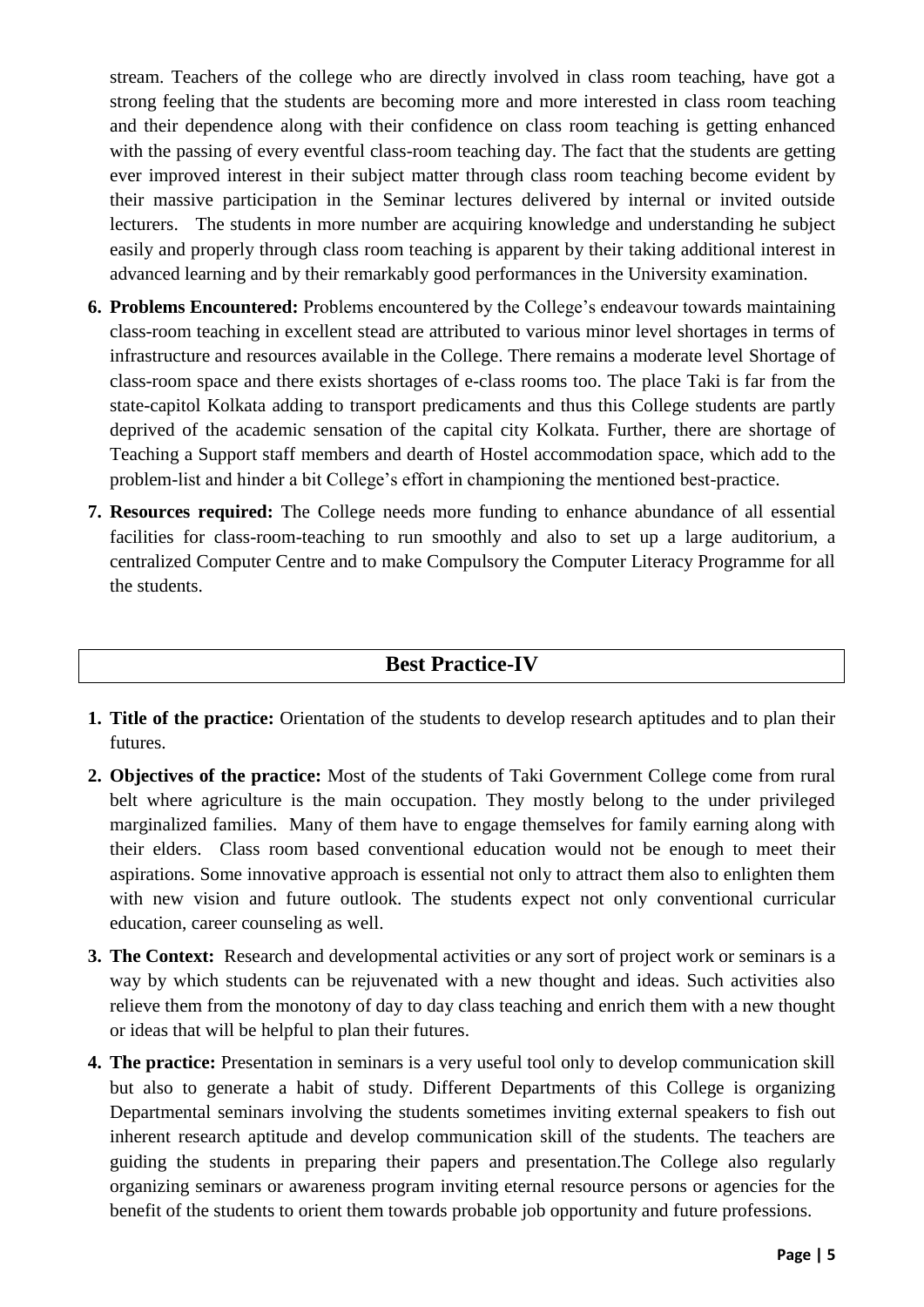- **5. Evidence of Success:** Organization of seminars involving students have enabled us to inculcate the research aptitude and communication skill in the students also fish out extraordinary students with an inherent zeal of research. Few students of Department of Botany have completed their M.Sc. course in last 3 years in different Universities. One student named Pritam Banerjee who passed out in the year 2016 are now doing research in National Chung Cheng University of Taiwan with International fellowship. Previously he served as a part time teacher in two Government funded College.
- **6. Problems encountered:** Each Department recorded a significant participation of the enthusiastic students in departmental seminars. The departments faced a little monetary problem in organizing seminars inviting external resource persons, eminent scientists. They organized those seminars mainly using funds generated by their own. If such monetary obstacles are removed the seminars could be arranged at frequent interval.
- **7. Resource required:** Organizing a seminar required efforts as well as Monetary resources. Departments organize seminars/workshops utilizing the funds accumulated by their faculty members. If they get monetary help from college such seminars could be arranged in regular fashion.

#### **Best Practice-V**

- **1. Title of the practice:** Contribute to the Knowledge resources of Institution, Neighbourhood and the Community network through academic practices.
- **2. Objectives of the practice:** To prepare a complete human being with sensible heart and to establish potential bondage with the society and local community the College should broaden its outlook and periphery of working.
- **3. The Context:** An educational Institute should not follow exclusively classroom based teaching learning practices. It has some social commitment. College has given adequate stress on this issue and organized certain events to contribute to Institution – neighbourhood – comminity network. The necessity of extension activities promoting holistic development of the students and installing the feelings of services to community is the next agenda after teaching learning. The college is also trying to explore the various other ways and means of best practices to strengthen teaching learning process more vibrant and productive in future.
- **4. The practice:** The College has taken initiatives on this issue. An Ecosystem Study centre to study the local Mangrove ecosystem has been established in the College by the Department of Botany. Taki Government college is situated at the bank of river Icchamati in the close proximity of Sundarban. Department of Botany is surveying the nearby Mangrove forest Known as "Mini Sundarban" or "Taki Golpata Jungle"involving the enthusiastic students and teaachers. It is a miniature of Sundarban. This study has created a great enthusiasm in the local community. The students are collecting samples regularly to enrich their herbarium and museum. They are also educating the local people about importance of Mangrove vegetations and also how to protect that natural treasure Department of Geography and Zoology have also extended their cooperation in this endeavour.

The College is regularly organizing social awareness program to show our commitment to the society and local community. Department of Botany organized a program in rural area to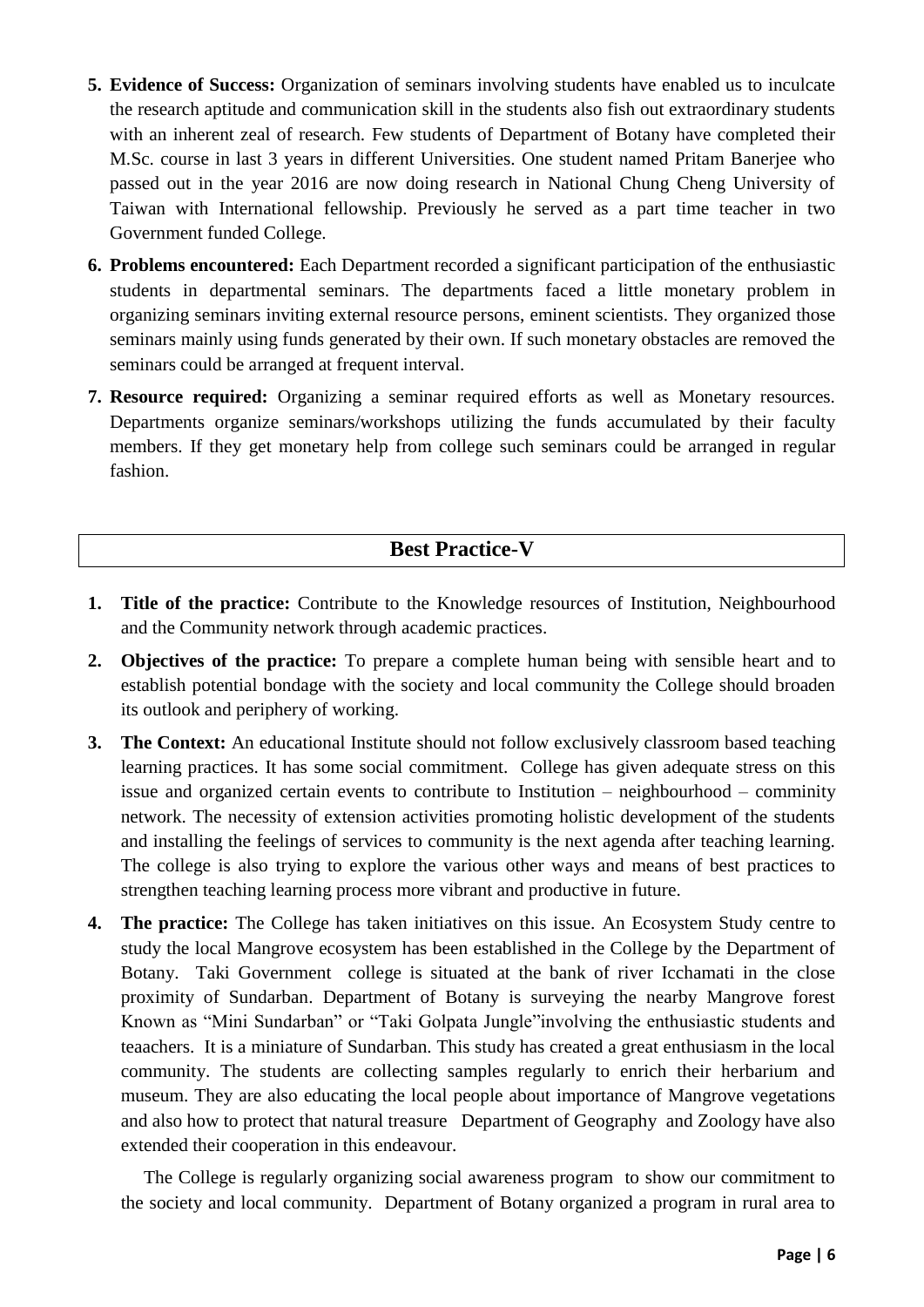aware the local vegetable-cultivars about the judicious use of manure and pesticides also about the ill effect of excessive use of pesticides and chemical fertilizers. Besides College NSS unit or students union regularly organizing medical camps, blood donation for the benefit of local community.

- **5. Evidence of Success:** College is trying to fulfill his social commitment and receiving the dividend also. The social awareness campaign conducted by the students and teachers of the various departments created interest in the local people.
- **6. Problems encountered:** No such problem encountered during such activities instead the local community participated with great enthusiasm. We were able to make them realize the objectives of our campaign.
- **7. Resource required:** The resource required for such activities is not so significant. The main thing that we require is the active participation of the local people and active support of the College authority. Both the participation of the local community and crucial support from College has helped different Departments to go ahead with certain commitment.

### **Best Practice-VI**

- **1. Title of the Practice**: Organising frequent programs on Cultural and Other Extra-Curricular Activities.
- **2. Objectives of the Practice**: In order to make our students prepared for taking up profession in all possible walks of life it is being felt necessary that alongside academics, expertise of the students would have to be built and enhanced in the domain of culture and other allied areas, where students can explore scopes for profession-oriented service in their efforts to reach out to a greater life. College thus takes active interest to nourish all possible cultural and allied programs for the institution for students" purpose.
- **3. Context:** As the college is situated in a small suburban locality the students of this area get very little opportunity to cultivate their cultural potentials or for that matter cannot think of taking up profession in cultural activities. Moreover, a major portion of our students come from remote villages of adjacent areas of Taki and such students are even scantily exposed to the likes of cultural programmes and activities.
- **4. The Practice:** College is taking active interest in organising judicious program performance of cultural, social and academic values in terms of various conventionally observable cultural and extra-curricular events. The occasion of *'Baishe-Shravan'*, the death anniversary of Gurudev Rabindranath Tagore has been observed in the college in appropriate manner. The "*Ban-Mahotsav'* is celebrated in the College every year by achieving plantation of trees within the College campus. Discussion sessions on "*Gender-Sensitization Activity'* is being organised every year to highlight practice of Equality and no discrimination in terms of Gender. Many other occasions the College has been celebrating every year, to mention a few: *'Seminar on Bengali-Poetry and Kobita-Utshab'*, '*Basanta-Jagrata-Dware'*, "*International Women's Day*, *'Bhasa Divas*" and such other programs. The "Institution"s *Foundation-Day*" on 15 September has been celebrated by acknowledging high academic performance of College students in the University examination program.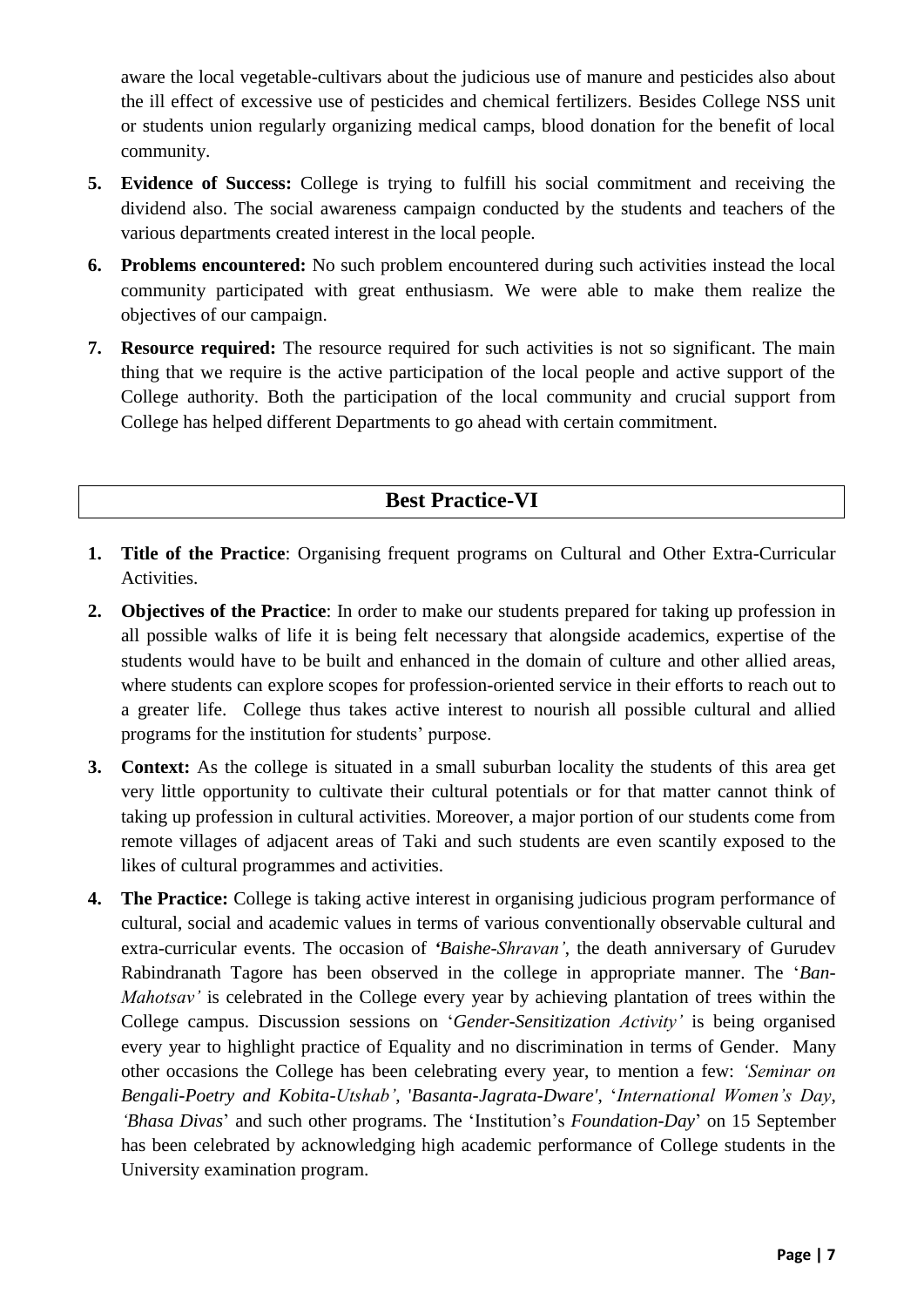- **5. Evidence of Success:** The evidence of success of such programmes have been measured on the basis of students" enhanced interest in the programs organised as well as students' reviewing feedback on such activities as they are the main beneficiaries. The satisfaction levels of students have been categorized into poor, satisfactory, highly satisfactory and excellent. The views expressed by students indicate an overall highly satisfactory level (78% reviews). The Bengali Department Seminars and Bhasa-Divas Programme acquired highly satisfactory (81%reviews) ratings as the students get to know the works and persona of eminent celebrities from other institutions of cultural repute and can interact with them.
- **6. Problems Encountered:** Due to space crunch, the College does not have its own auditorium or well equipped hall to hold cultural or extra-curricular programmes. Sometimes it seems difficult to get high quality resource persons required for such programmes due to far-off location inconvenience of the place Taki from Kolkata.
- **7. Resources Required:** Sufficient space and grants are necessary to build well-equipped and spacious auditorium as well as recurring funds for better logistic-support so that such Programmes can be arranged more frequently and in bigger ways associating more students with it.

#### **Best Practice-VII**

- **1. Title of the practice:** Measures to encourage the research aptitude of the faculty members for the benefit of the students.
- **2. Objectives of the practice:** Many of the faculty members of this college are actively involved in research. Along with day to day teaching learning activities in the Department, their intense desire is to carry out their research work and publish papers. Their research activities will inspire the students to get involved in research and development work in future. There will be a invisible percolation of research aptitude from the teachers to the students for the greater interest of the society.
- **3. The Context:** Many of our faculty members carrying out their research work in other research Institutes or Universities as guest research worker. Recently UGC has given a golden opportunity to the college teachers having significant publications to become a research guide of a scholar. Many of our faculty members have good publication and have ability to become a research guide either as chief investigator or in collaboration with other reputed research Institutes. Infrastructures of the departments have been improved to cater to such endeavour. Keeping in view this aspects college has taken few significant measures.
- **4. The practice:** To encourage the research aptitude of the faculty members, the Institution has established a research Committee comprising the faculty members of different streams. Their responsibility is to aware the teacher about various research projects / Schemes advertised by UGC or any other funding agencies as well as to forward those projects for recommendation. They organizes meeting at regular intervals to discuss about the submitted projects, screen the proposals and recommend with valuable inputs.

College has established Intellectual Property Right (IPR) cell on 21.09.2017 to create awareness about patent and ownership rights among the faculty members. The outcome of research work may be submitted for patent but the faculty members are not fully aware of the application and jurisdiction of patent and ownership right act. Plagiarism or academic